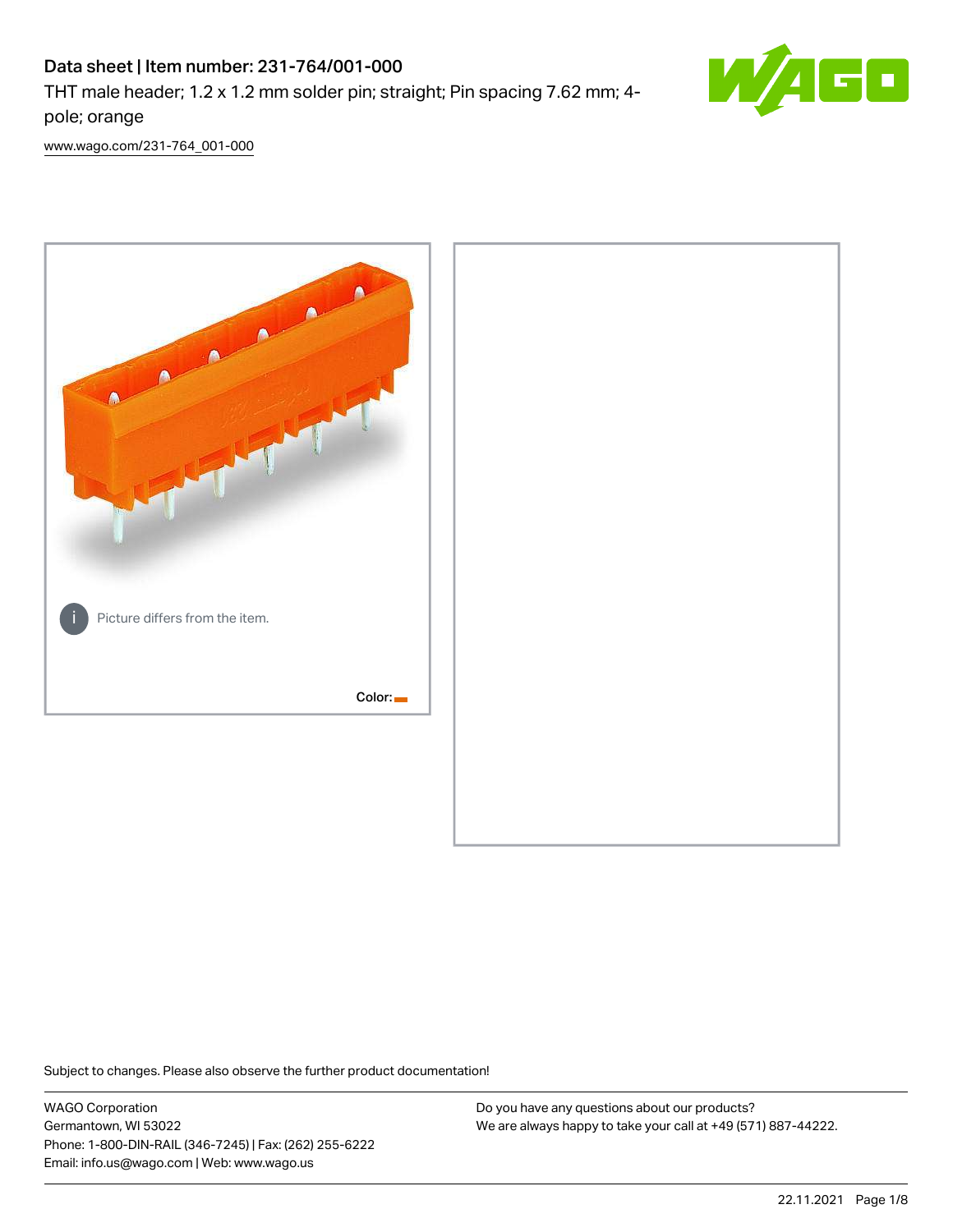

Dimensions in mm

 $L =$  (pole no.  $-1$ ) x pin spacing  $+8.2$  mm

#### Item description

- **Horizontal or vertical PCB mounting via straight or angled solder pins**
- 1.2 x 1.2 mm solder pins allow nominal current up to 16 A, enhancing stability of shorter headers
- $\blacksquare$ With coding fingers

#### Data Notes

Safety information 1 The MCS – MULTI CONNECTION SYSTEM includes connectors

Subject to changes. Please also observe the further product documentation!  $\nu$ 

WAGO Corporation Germantown, WI 53022 Phone: 1-800-DIN-RAIL (346-7245) | Fax: (262) 255-6222 Email: info.us@wago.com | Web: www.wago.us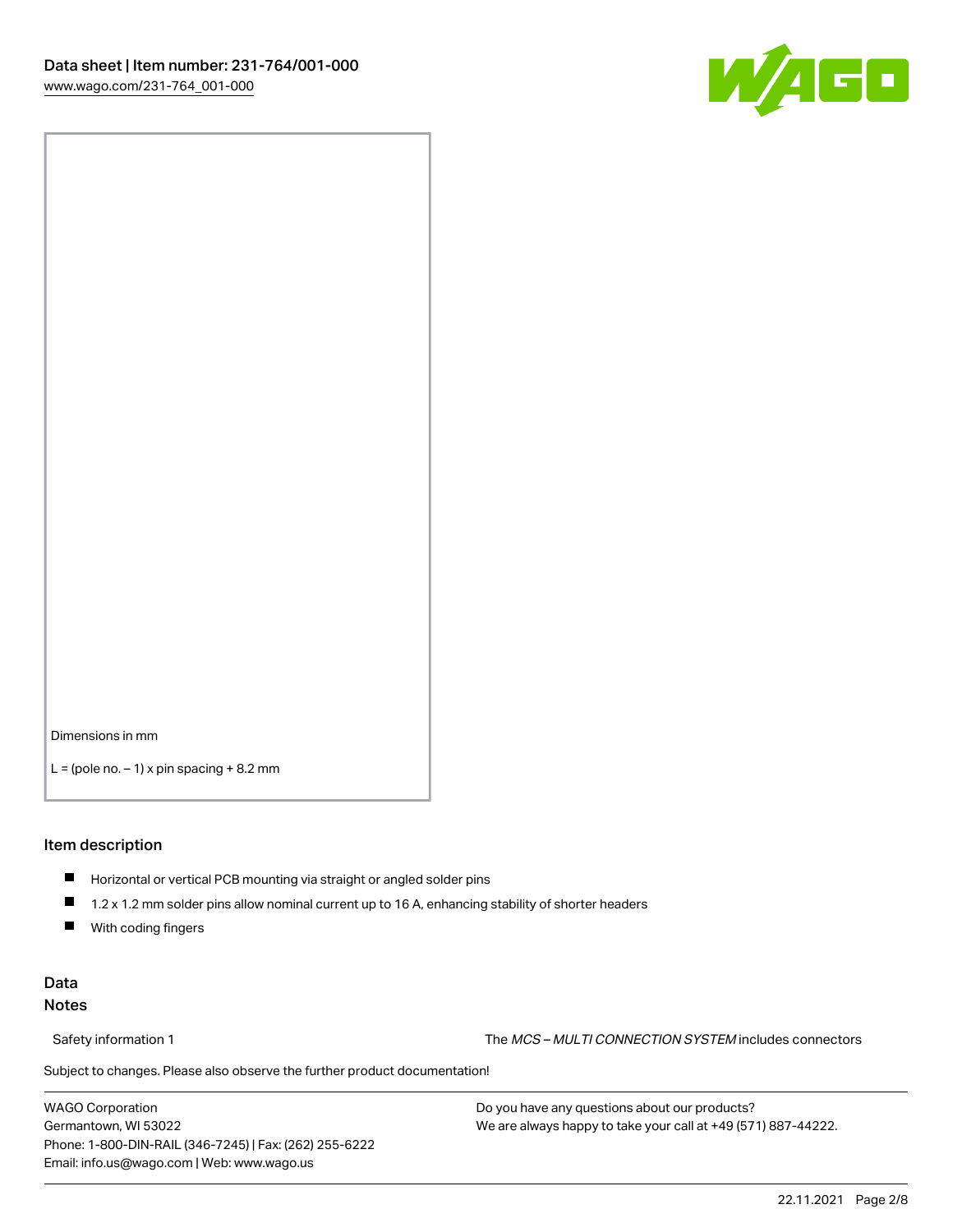

without breaking capacity in accordance with DIN EN 61984. When

|           | used as intended, these connectors must not be connected<br>/disconnected when live or under load. The circuit design should<br>ensure header pins, which can be touched, are not live when<br>unmated.                                                             |
|-----------|---------------------------------------------------------------------------------------------------------------------------------------------------------------------------------------------------------------------------------------------------------------------|
| Variants: | Other pole numbers<br>3.8 mm pin projection for male headers with straight solder pins<br>Gold-plated or partially gold-plated contact surfaces<br>Other versions (or variants) can be requested from WAGO Sales or<br>configured at https://configurator.wago.com/ |

## Electrical data

#### IEC Approvals

| Ratings per                 | IEC/EN 60664-1                                                        |
|-----------------------------|-----------------------------------------------------------------------|
| Rated voltage (III / 3)     | 500 V                                                                 |
| Rated surge voltage (III/3) | 6kV                                                                   |
| Rated voltage (III/2)       | 630 V                                                                 |
| Rated surge voltage (III/2) | 6 <sub>kV</sub>                                                       |
| Nominal voltage (II/2)      | 1000V                                                                 |
| Rated surge voltage (II/2)  | 6 <sub>kV</sub>                                                       |
| Rated current               | 16A                                                                   |
| Legend (ratings)            | $(III / 2)$ $\triangle$ Overvoltage category III / Pollution degree 2 |

#### UL Approvals

| Approvals per                  | UL 1059 |
|--------------------------------|---------|
| Rated voltage UL (Use Group B) | 300 V   |
| Rated current UL (Use Group B) | 15 A    |
| Rated voltage UL (Use Group D) | 300 V   |
| Rated current UL (Use Group D) | 10 A    |

# Ratings per UL

| Rated voltage UL 1977 | 600 V |
|-----------------------|-------|
| Rated current UL 1977 |       |

# CSA Approvals

| Approvals per                   | ~~    |
|---------------------------------|-------|
| Rated voltage CSA (Use Group B) | 3UU 1 |

Subject to changes. Please also observe the further product documentation!

| <b>WAGO Corporation</b>                                | Do you have any questions about our products?                 |
|--------------------------------------------------------|---------------------------------------------------------------|
| Germantown, WI 53022                                   | We are always happy to take your call at +49 (571) 887-44222. |
| Phone: 1-800-DIN-RAIL (346-7245)   Fax: (262) 255-6222 |                                                               |
| Email: info.us@wago.com   Web: www.wago.us             |                                                               |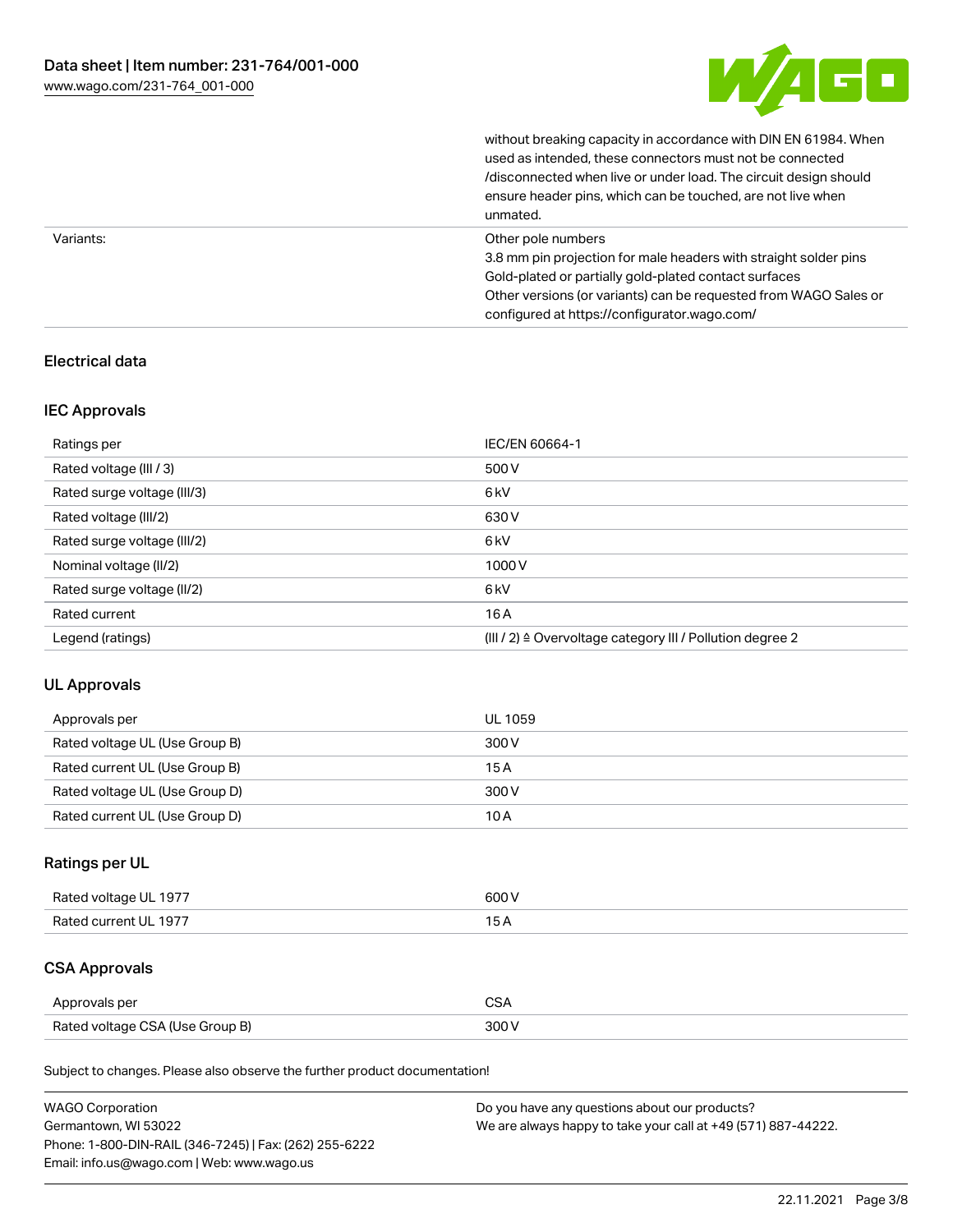[www.wago.com/231-764\\_001-000](http://www.wago.com/231-764_001-000)



| Rated current CSA (Use Group B) | 15 A  |
|---------------------------------|-------|
| Rated voltage CSA (Use Group D) | 300 V |
| Rated current CSA (Use Group D) | 10 A  |

#### Connection data

| Total number of potentials |  |
|----------------------------|--|
| Number of connection types |  |
| Number of levels           |  |

## Connection 1

| Number of poles |  |
|-----------------|--|

#### Physical data

| Pin spacing                          | 7.62 mm / 0.3 inch    |
|--------------------------------------|-----------------------|
| Width                                | 31.06 mm / 1.223 inch |
| Height                               | 17 mm / 0.669 inch    |
| Height from the surface              | 12 mm / 0.472 inch    |
| Depth                                | 8.4 mm / 0.331 inch   |
| Solder pin length                    | $5 \,\mathrm{mm}$     |
| Solder pin dimensions                | $1.2 \times 1.2$ mm   |
| Drilled hole diameter with tolerance | $17^{(+0.1)}$ mm      |

#### Plug-in connection

| Contact type (pluggable connector) | Male connector/plug |
|------------------------------------|---------------------|
| Connector (connection type)        | for PCB             |
| Mismating protection               | No                  |
| Mating direction to the PCB        | 90°                 |
| Locking of plug-in connection      | Without             |

# PCB contact

| PCB Contact                         | тнт                                      |
|-------------------------------------|------------------------------------------|
| Solder pin arrangement              | over the entire male connector (in-line) |
| Number of solder pins per potential |                                          |

Subject to changes. Please also observe the further product documentation!

WAGO Corporation Germantown, WI 53022 Phone: 1-800-DIN-RAIL (346-7245) | Fax: (262) 255-6222 Email: info.us@wago.com | Web: www.wago.us Do you have any questions about our products? We are always happy to take your call at +49 (571) 887-44222.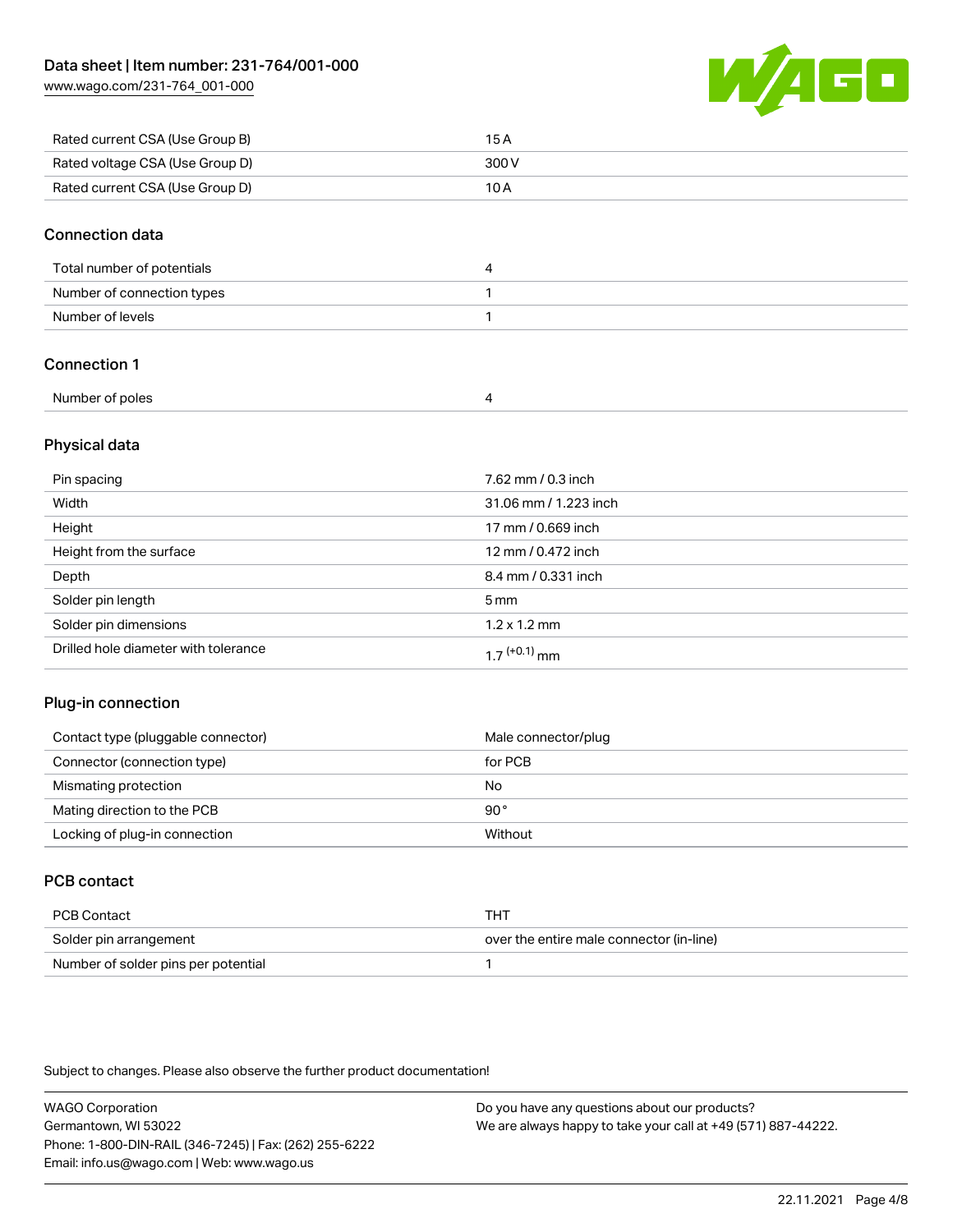

#### Material data

| Color                       | orange                                 |
|-----------------------------|----------------------------------------|
| Material group              |                                        |
| Insulation material         | Polyamide (PA66)                       |
| Flammability class per UL94 | V <sub>0</sub>                         |
| Contact material            | Electrolytic copper (E <sub>Cu</sub> ) |
| Contact plating             | tin-plated                             |
| Fire load                   | 0.034 MJ                               |
| Weight                      | 1.9g                                   |

#### Environmental requirements

| Limit temperature range | $+100 °C$<br>-60 |
|-------------------------|------------------|
|-------------------------|------------------|

# Commercial data

| Product Group         | 3 (Multi Conn. System) |
|-----------------------|------------------------|
| PU (SPU)              | 100 Stück              |
| Packaging type        | box                    |
| Country of origin     | PL                     |
| <b>GTIN</b>           | 4044918931762          |
| Customs tariff number | 8536694040             |

#### Approvals / Certificates

#### Country specific Approvals

| Logo | Approval                               | <b>Additional Approval Text</b> | Certificate<br>name |
|------|----------------------------------------|---------------------------------|---------------------|
|      | CВ<br><b>DEKRA Certification B.V.</b>  | IEC 61984                       | NL-39756            |
|      | <b>CSA</b><br>DEKRA Certification B.V. | C <sub>22.2</sub>               | 1466354             |

#### Ship Approvals

|      |                             |                          | Certificate |
|------|-----------------------------|--------------------------|-------------|
| Logo | Approval                    | Additional Approval Text | name        |
|      | <b>ABS</b>                  |                          | 19-         |
|      | American Bureau of Shipping |                          | HG1869876-  |

Subject to changes. Please also observe the further product documentation!

| <b>WAGO Corporation</b>                                | Do you have any questions about our products?                 |
|--------------------------------------------------------|---------------------------------------------------------------|
| Germantown, WI 53022                                   | We are always happy to take your call at +49 (571) 887-44222. |
| Phone: 1-800-DIN-RAIL (346-7245)   Fax: (262) 255-6222 |                                                               |
| Email: info.us@wago.com   Web: www.wago.us             |                                                               |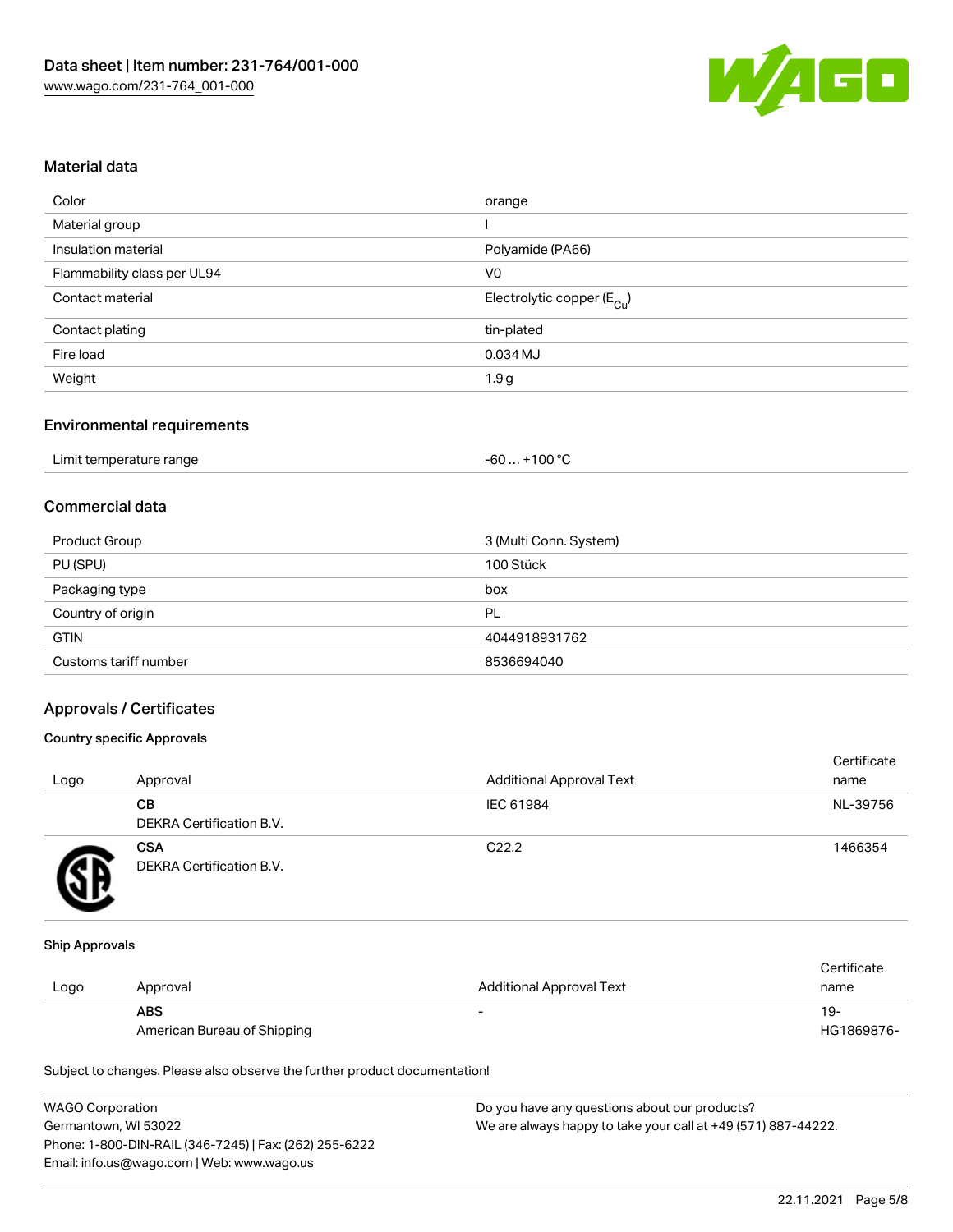

PDA

BV



Bureau Veritas S.A.

BV

IEC 60998 11915/D0

# UL-Approvals

| Logo                  | Approval                                    | <b>Additional Approval Text</b> | Certificate<br>name |
|-----------------------|---------------------------------------------|---------------------------------|---------------------|
| $\boldsymbol{\theta}$ | UR<br>Underwriters Laboratories Inc.        | <b>UL 1977</b>                  | E45171              |
|                       | <b>UR</b><br>Underwriters Laboratories Inc. | <b>UL 1059</b>                  | E45172              |

#### Counterpart



#### Item no.231-704/026-000 1-conductor female connector; CAGE CLAMP®; 2.5 mm²; Pin spacing 7.62 mm; 4-pole; 2,50 mm²; orange [www.wago.com/231-704/026-](https://www.wago.com/231-704/026-000) [000](https://www.wago.com/231-704/026-000)

#### Optional accessories

| Coding                               |                                                                            |                                                               |     |                      |  |
|--------------------------------------|----------------------------------------------------------------------------|---------------------------------------------------------------|-----|----------------------|--|
| Intermediate plate                   |                                                                            |                                                               |     |                      |  |
|                                      | Item no.: 231-500                                                          |                                                               |     |                      |  |
|                                      | Spacer; for formation of groups; light gray                                |                                                               |     | www.wago.com/231-500 |  |
| Coding                               |                                                                            |                                                               |     |                      |  |
|                                      | Item no.: 231-130                                                          |                                                               |     |                      |  |
| Coding key; snap-on type; light gray |                                                                            |                                                               |     | www.wago.com/231-130 |  |
| <b>Downloads</b>                     |                                                                            |                                                               |     |                      |  |
| <b>Documentation</b>                 |                                                                            |                                                               |     |                      |  |
|                                      |                                                                            |                                                               |     |                      |  |
| <b>Additional Information</b>        |                                                                            |                                                               |     |                      |  |
| Technical explanations               |                                                                            | 2019 Apr 3                                                    | pdf | Download             |  |
|                                      | Subject to changes. Please also observe the further product documentation! |                                                               |     |                      |  |
| <b>WAGO Corporation</b>              |                                                                            | Do you have any questions about our products?                 |     |                      |  |
| Germantown, WI 53022                 |                                                                            | We are always happy to take your call at +49 (571) 887-44222. |     |                      |  |
|                                      | Phone: 1-800-DIN-RAIL (346-7245)   Fax: (262) 255-6222                     |                                                               |     |                      |  |
|                                      | Email: info.us@wago.com   Web: www.wago.us                                 |                                                               |     |                      |  |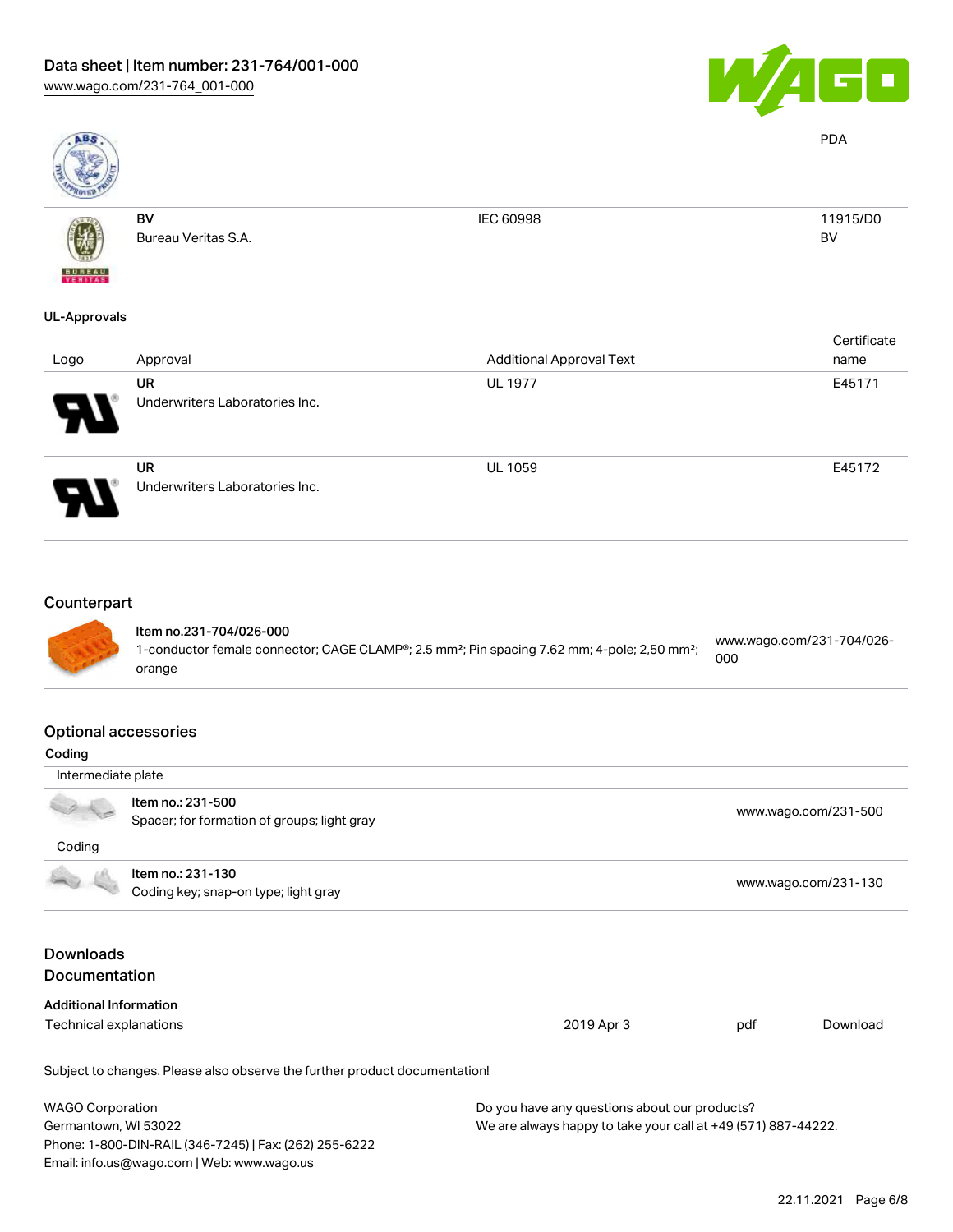

2.0 MB

| <b>CAD files</b>                                                                                                                                                                                               |            |          |
|----------------------------------------------------------------------------------------------------------------------------------------------------------------------------------------------------------------|------------|----------|
| CAD data                                                                                                                                                                                                       |            |          |
| 2D/3D Models 231-764/001-000                                                                                                                                                                                   | <b>URL</b> | Download |
| <b>CAE</b> data                                                                                                                                                                                                |            |          |
| EPLAN Data Portal 231-764/001-000                                                                                                                                                                              | URL        | Download |
| ZUKEN Portal 231-764/001-000                                                                                                                                                                                   | <b>URL</b> | Download |
| EPLAN Data Portal 231-764/001-000                                                                                                                                                                              | <b>URL</b> | Download |
| PCB Design                                                                                                                                                                                                     |            |          |
| Symbol and Footprint 231-764/001-000<br>CAx data for your PCB design, consisting of "schematic symbols and PCB footprints",<br>allow easy integration of the WAGO component into your development environment. | URL        | Download |
| Supported formats:                                                                                                                                                                                             |            |          |
| ш<br>Accel EDA 14 & 15                                                                                                                                                                                         |            |          |
| Altium 6 to current version                                                                                                                                                                                    |            |          |
| $\blacksquare$<br>Cadence Allegro                                                                                                                                                                              |            |          |
| ш<br>DesignSpark                                                                                                                                                                                               |            |          |
| Eagle Libraries                                                                                                                                                                                                |            |          |
| KiCad                                                                                                                                                                                                          |            |          |
| ш<br>Mentor Graphics BoardStation                                                                                                                                                                              |            |          |
| п<br>Mentor Graphics Design Architect                                                                                                                                                                          |            |          |
| $\blacksquare$<br>Mentor Graphics Design Expedition 99 and 2000                                                                                                                                                |            |          |
| $\blacksquare$<br>OrCAD 9.X PCB and Capture                                                                                                                                                                    |            |          |
| ш<br>PADS PowerPCB 3, 3.5, 4.X, and 5.X                                                                                                                                                                        |            |          |
| PADS PowerPCB and PowerLogic 3.0<br>ш                                                                                                                                                                          |            |          |
| PCAD 2000, 2001, 2002, 2004, and 2006                                                                                                                                                                          |            |          |
| П<br>Pulsonix 8.5 or newer                                                                                                                                                                                     |            |          |
| ш<br><b>STL</b>                                                                                                                                                                                                |            |          |
| 3D STEP                                                                                                                                                                                                        |            |          |
| ц<br><b>TARGET 3001!</b>                                                                                                                                                                                       |            |          |

Subject to changes. Please also observe the further product documentation!

WAGO Corporation Germantown, WI 53022 Phone: 1-800-DIN-RAIL (346-7245) | Fax: (262) 255-6222 Email: info.us@wago.com | Web: www.wago.us